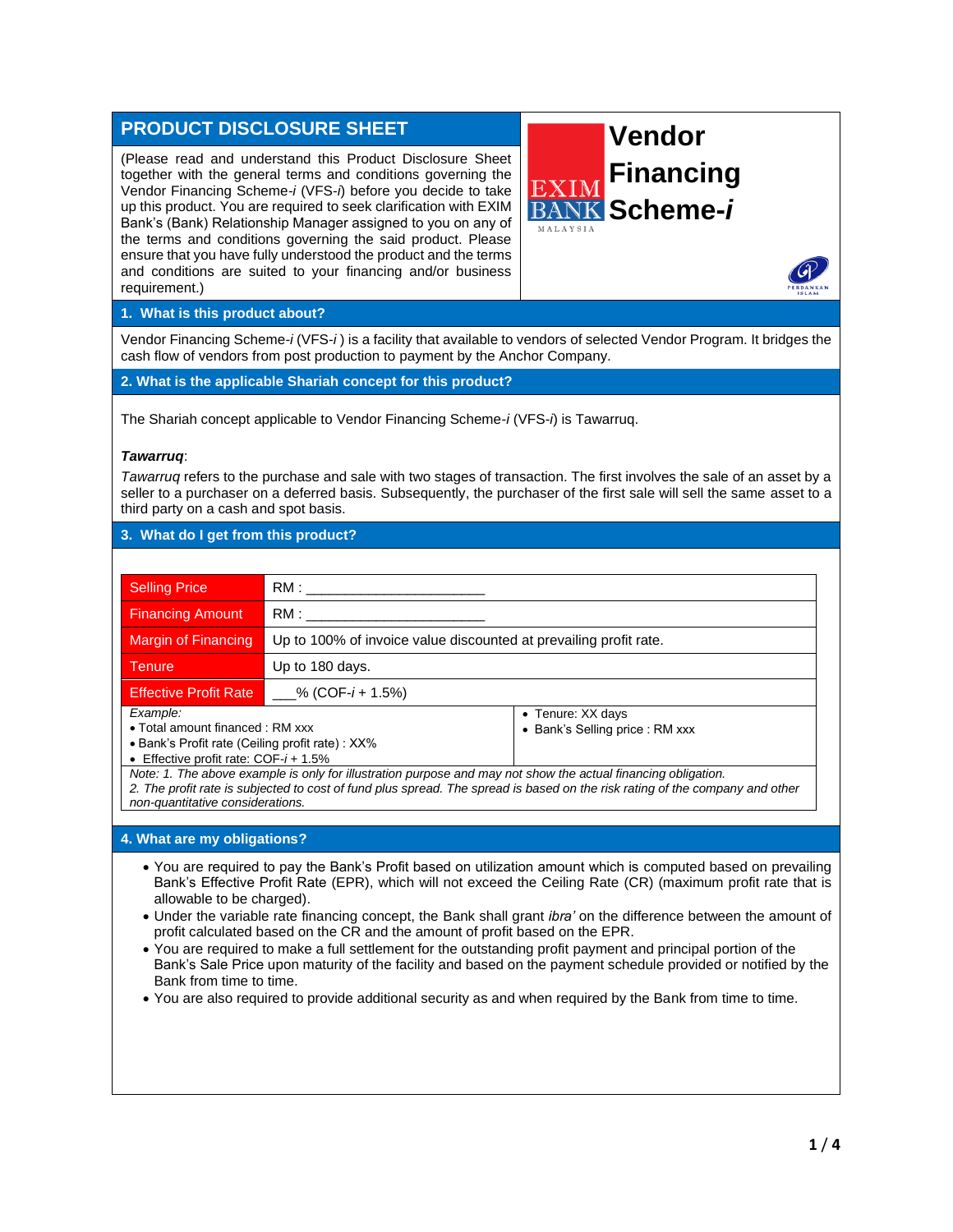| 5. What are the fees and charges I have to pay?                                                                                                                                                                                                                                                                     |                                                                                                                                                                                                                                                                                          |                                                                                                                                            |  |  |
|---------------------------------------------------------------------------------------------------------------------------------------------------------------------------------------------------------------------------------------------------------------------------------------------------------------------|------------------------------------------------------------------------------------------------------------------------------------------------------------------------------------------------------------------------------------------------------------------------------------------|--------------------------------------------------------------------------------------------------------------------------------------------|--|--|
| No.                                                                                                                                                                                                                                                                                                                 | Fee and Charges                                                                                                                                                                                                                                                                          | Quantum                                                                                                                                    |  |  |
| 1.                                                                                                                                                                                                                                                                                                                  | <b>Processing Fee</b>                                                                                                                                                                                                                                                                    | Processing fee of 1.0%* of the<br>financing amount.<br>(*) subject to Terms and<br>Conditions. Not applicable to<br><b>SME<sub>s</sub></b> |  |  |
| 2.                                                                                                                                                                                                                                                                                                                  | <b>Stamp Duty</b>                                                                                                                                                                                                                                                                        | As per the Stamp Act 1949 in<br>Malaysia<br>and/or<br>stamping<br>requirement in other jurisdiction (if<br>applicable).                    |  |  |
| 3.                                                                                                                                                                                                                                                                                                                  | <b>SWIFT Charges</b>                                                                                                                                                                                                                                                                     | <b>RM70</b>                                                                                                                                |  |  |
| 4.                                                                                                                                                                                                                                                                                                                  | <b>Audit Confirmation Fee</b>                                                                                                                                                                                                                                                            | <b>RM100</b>                                                                                                                               |  |  |
| 5.                                                                                                                                                                                                                                                                                                                  | Redemption Letter/Statement Fee                                                                                                                                                                                                                                                          | RM50 (SME Customer)                                                                                                                        |  |  |
| 6.                                                                                                                                                                                                                                                                                                                  | Letter of Support Fee                                                                                                                                                                                                                                                                    | RM100 (SME Customer)                                                                                                                       |  |  |
| 7.                                                                                                                                                                                                                                                                                                                  | Legal Fee                                                                                                                                                                                                                                                                                | As charged by Lawyer                                                                                                                       |  |  |
| 8.<br>9.                                                                                                                                                                                                                                                                                                            | Postage / Delivery Charges<br><b>Local Party</b><br>Normal Mail<br>$\bullet$<br><b>Registered Mail</b><br>$\bullet$<br>Courier / Hand delivery<br>$\bullet$<br><b>Foreign Party</b><br><b>Normal Mail</b><br>$\bullet$<br><b>Registered Mail</b><br>٠<br>Courier<br><b>Brokerage Fee</b> | Min.RM3<br>Min.RM6<br>Min.RM7<br>Min.RM4<br>Min.RM8<br>Min.RM50 - varies on location<br>Up to RM15 or 15 per one million                   |  |  |
|                                                                                                                                                                                                                                                                                                                     | Note:<br>The fee is only applicable for Tawarruq based products in<br>facilitating buying and selling of commodities at the Commodity<br>Trading Platform.                                                                                                                               | based on currency for each<br>Tawarruq transaction.                                                                                        |  |  |
| 10.                                                                                                                                                                                                                                                                                                                 | Variation of Facility Terms and Condition                                                                                                                                                                                                                                                | Min.RM300 (Not applicable to SME<br>customer)                                                                                              |  |  |
| Please request from your Relationship Manager for the Bank's Standard Fees and Charges on Islamic Products and<br>Services. If there are any changes in fees and charges that are applicable to your facility, the Bank will notify you at<br>least 21 calendar days prior to the effective date of implementation. |                                                                                                                                                                                                                                                                                          |                                                                                                                                            |  |  |
|                                                                                                                                                                                                                                                                                                                     | 6. What if I fail to fulfill my obligation?                                                                                                                                                                                                                                              |                                                                                                                                            |  |  |
| We shall charge you a compensation for late payment:                                                                                                                                                                                                                                                                |                                                                                                                                                                                                                                                                                          |                                                                                                                                            |  |  |
|                                                                                                                                                                                                                                                                                                                     | <b>Before Maturity</b>                                                                                                                                                                                                                                                                   |                                                                                                                                            |  |  |
| Bank's actual loss or up to one percent (1%) per annum:-                                                                                                                                                                                                                                                            |                                                                                                                                                                                                                                                                                          |                                                                                                                                            |  |  |
| i.on instalment in arrears during the Tenure of the Facility; or                                                                                                                                                                                                                                                    |                                                                                                                                                                                                                                                                                          |                                                                                                                                            |  |  |
| Formula: Instalment(s) in arrears x up to 1% x No. of overdue day(s)/ *365                                                                                                                                                                                                                                          |                                                                                                                                                                                                                                                                                          |                                                                                                                                            |  |  |
| ii.on the outstanding balance in the event of default causing the entire Facility to be recalled or<br>brought to court for judgement prior to maturity;                                                                                                                                                            |                                                                                                                                                                                                                                                                                          |                                                                                                                                            |  |  |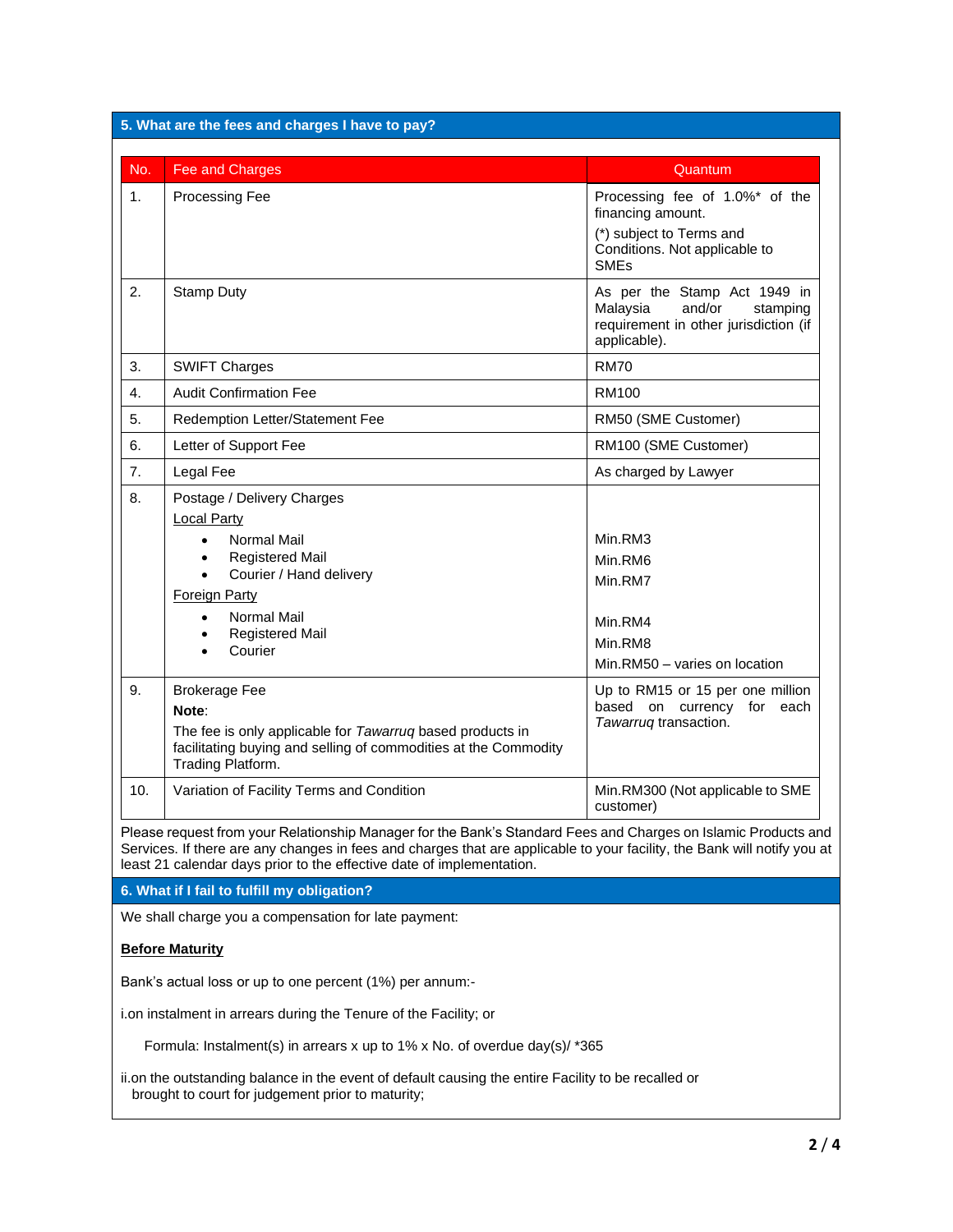Formula: \*\*Outstanding Balance x up to 1% x No. of overdue day(s)/ \*365

## **After Maturity/ Post Judgement**

Bank's actual loss or up to Islamic Interbank Money Market ("IIMM") rate or any other rate specified by Bank Negara Malaysia:-

i.on the outstanding balance beyond the maturity period of the financing; or

Formula: \*\*Outstanding Balance x Prevailing IIMM% x No. of overdue day(s)/\*365

ii.on the outstanding balance after the judgement notwithstanding the maturity of the Facility.

Formula: \*\*\*Judgement Sum x Prevailing IIMM% x No. of overdue day(s)/ \*365

The Compensation for Late Payment shall not be compounded.

**Note**: \*May change subject to currency of the financing

\*\*Outstanding Balance = Outstanding Cost + Accrued Profit

\*\*\*Judgement Sum is equivalent to Outstanding Balance

#### **7. What if I fully settle the financing before its maturity?**

We shall grant rebate (*Ibra'*) on:

- On profit for the difference between profit at CR per annum and the EPR;
- On the Cost (Bank's Purchase Price) and the appropriate profit thereon in case that the Facility is not fully disbursed after expiry of the Availability Period; and
- On the profit for early settlement of the Bank's Sale Price or due to termination of the Facility, restructuring exercise. In the event of default, cancellation, redemption, prepayment before the maturity date.

*Ibra'* (rebate) formula for early settlement = Deferred Profit + Actual *Ibra'* due to fluctuation of EPR (if any) – early settlement charges (if any)

Settlement Amount = Outstanding Selling Price + Instalments Due + Compensation for Late Payment / *Ta'widh* (if any) – *Ibra'* 

## **8. Do I need takaful coverage**

Not required.

## **9. What are the major risks?**

- Our Effective Profit Rate may subject to fluctuation during the financing tenure. However, the rate shall not exceed the Ceiling Profit Rate.
- Legal action will be instituted against you to recover the indebtedness which includes among others, obtaining judgment and enforcement of judgment such as writ of seizure and sale, garnishee, winding up and bankruptcy action.
- Any non-payment of the Bank's indebtedness under financing facility would also have an adverse record on your credit rating.

## **10. What do I need to do if there are changes to my contact details?**

- a) It is important that you inform the Bank of any changes to your contact details to ensure that all correspondences reach you in a timely manner.
- b) You may inform the Bank such changes via various channels of communication such as the website or call centre at 03-2601 2000.